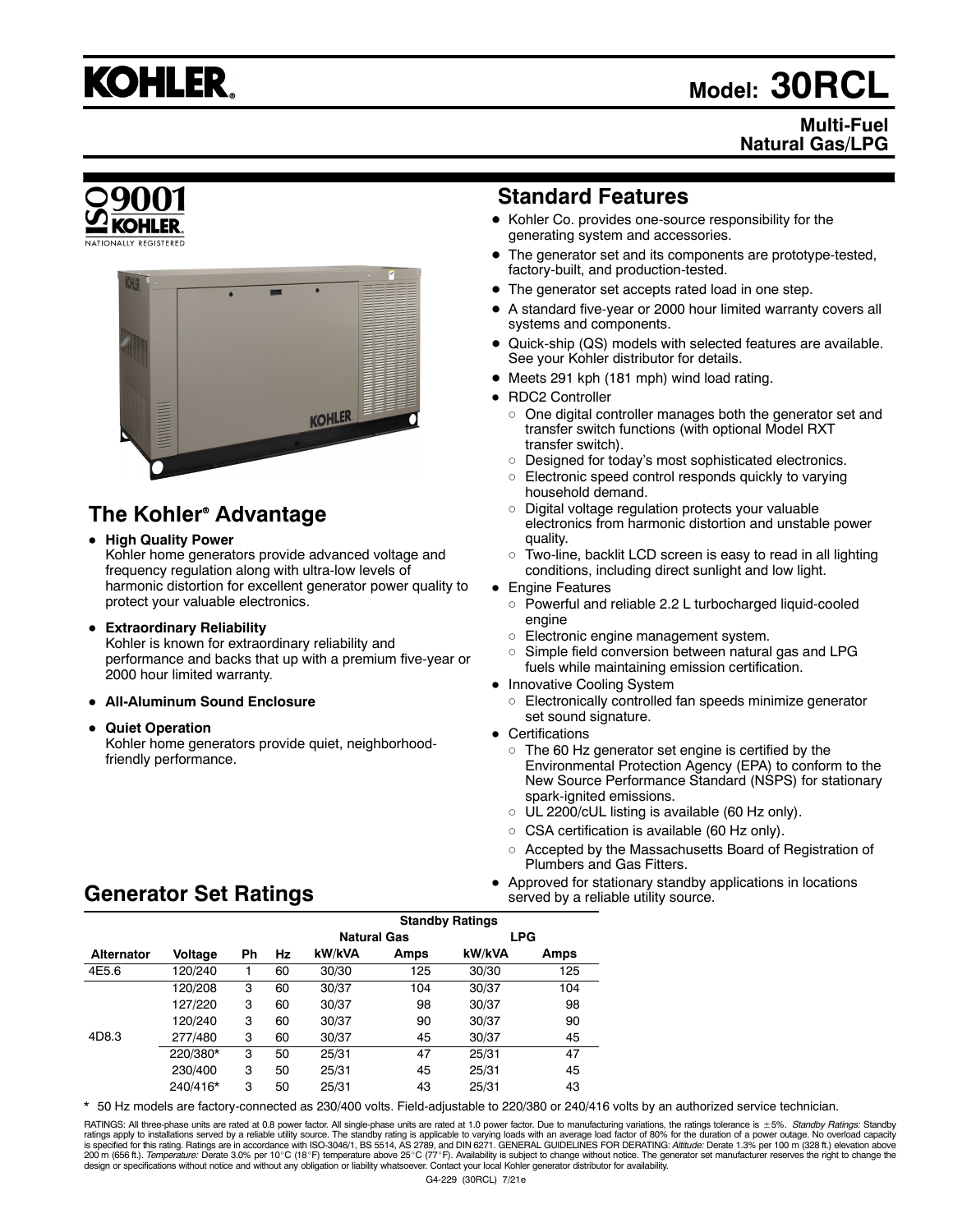## **Alternator Specifications**

| <b>Specifications</b> |
|-----------------------|
|-----------------------|

| Manufacturer                             | Kohler        |
|------------------------------------------|---------------|
| Exciter type                             | Brushless.    |
| Leads: quantity, type                    |               |
| 4E5.6                                    | 4, 120/240    |
| 4D8.3                                    | 12. Reconi    |
| Voltage regulator                        | Solid State   |
| Insulation:                              |               |
| Material                                 | Class H       |
| Temperature rise                         | 130°C, Sta    |
| Bearing: quantity, type                  | 1. Sealed     |
| Coupling                                 | Flexible Di   |
| Amortisseur windings                     | Full          |
| Voltage regulation, no-load to full-load | $±1.0\%$ Max  |
| Unbalanced load capability               | 100% of R     |
|                                          | Current       |
| One-step load acceptance                 | 100% of R     |
| Peak motor starting kVA:                 | $(35%$ dip fo |
|                                          |               |

less, Wound-Field econnectable State, Volts/Hz ), Standb<mark>y</mark><br>iled le Disc Maximum of Rated Standby nt of Rating dip for voltages below) 240 V 4E5.6 (4 lead) 44 (60 Hz) 480 V, 400 V 4D8.3 (12 lead) 120 (60 Hz) 88 (50 Hz)

**Specifications Alternator**

- NEMA MG1, IEEE, and ANSI standards compliance for temperature rise and motor starting.
- Sustained short- circuit current of up to 300% of the rated current for up to 10 seconds.
- Sustained short-circuit current enabling downstream circuit breakers to trip without collapsing the alternator field.
- Self-ventilated and drip-proof construction.
- Windings are vacuum-impregnated with epoxy varnish for dependability and long life.
- Superior voltage waveform from a two-thirds pitch stator and skewed rotor.
- $\bullet$  Total harmonic distortion (THD) from no load to full load with a linear load is less than 5%.

## **Application Data**

#### **Exhaust**

| <b>Engine Specifications</b>                         | 60 Hz                | 50 Hz                                                                    | <b>Exhaust System</b>                                                                                                                       | 60 Hz      | 50 Hz              |
|------------------------------------------------------|----------------------|--------------------------------------------------------------------------|---------------------------------------------------------------------------------------------------------------------------------------------|------------|--------------------|
| Manufacturer                                         | Kohler               |                                                                          | Exhaust manifold type<br>Dry                                                                                                                |            |                    |
| Engine: model, type                                  |                      | <b>Residential Powertrain</b><br>KG2204T, 2.2 L, 4-Cycle<br>Turbocharged | Exhaust temperature at rated kW, dry<br>exhaust, $^{\circ}$ C ( $^{\circ}$ F)<br>Maximum allowable back pressure,                           |            | 633 (1171)         |
| Cylinder arrangement                                 |                      | In-line 4                                                                | kPa (in. Hg)                                                                                                                                |            | 7.5(2.2)           |
| Displacement, L (cu. in.)                            |                      | 2.2 (134.25)                                                             |                                                                                                                                             |            |                    |
| Bore and stroke, mm (in.)                            |                      | $91 \times 86$ (3.5 $\times$ 3.4)                                        | Fuel                                                                                                                                        |            |                    |
| Compression ratio<br>Piston speed, m/min. (ft./min.) | 10.5:1<br>310 (1016) | 258 (847)                                                                | <b>Fuel System</b>                                                                                                                          |            |                    |
| Main bearings: quantity, type                        |                      | 5, plain alloy steel                                                     | Fuel type                                                                                                                                   |            | Natural Gas or LPG |
| Rated rpm                                            | 1800                 | 1500                                                                     | Fuel supply line inlet                                                                                                                      |            | 1 in. NPT          |
| Max. power at rated rpm, kW (HP)                     |                      |                                                                          | Natural gas fuel supply pressure, kPa                                                                                                       |            |                    |
| <b>LPG</b>                                           | 47.8 (64.1)          | <b>NA</b>                                                                | (in. $H_2O$ )                                                                                                                               |            | $1.2 - 2.7(5-11)$  |
| <b>Natural Gas</b>                                   | 47.6 (63.9)          | <b>NA</b>                                                                | LPG vapor withdrawal fuel supply                                                                                                            |            |                    |
| Cylinder head material                               | Cast Iron            |                                                                          | pressure, kPa (in. $H_2O$ )                                                                                                                 |            | $1.2 - 2.7(5-11)$  |
| Piston type and material                             |                      | High Silicon Aluminum                                                    | <b>Fuel Composition Limits *</b>                                                                                                            | Nat. Gas   | LP Gas             |
| Crankshaft material                                  |                      | Nodular Iron                                                             | Methane, % by volume                                                                                                                        | 90 min.    |                    |
| Valve (exhaust) material                             |                      | <b>Forged Steel</b>                                                      | Ethane, % by volume                                                                                                                         | 4.0 max.   |                    |
| Governor type                                        |                      | Electronic                                                               | Propane, % by volume                                                                                                                        | $1.0$ max. | 85 min.            |
| Frequency regulation, no-load to                     |                      |                                                                          | Propene, % by volume                                                                                                                        | $0.1$ max. | 5.0 max.           |
| full-load                                            |                      | Isochronous                                                              | $C_4$ and higher, % by volume                                                                                                               | $0.3$ max. | 2.5 max.           |
| Frequency regulation, steady state                   | ±1.0%                |                                                                          | Sulfur, ppm mass                                                                                                                            |            | 25 max.            |
| Frequency                                            |                      | Fixed                                                                    | Lower heating value,                                                                                                                        |            |                    |
| Air cleaner type                                     |                      | Dry                                                                      | $MJ/m3$ (Btu/ft <sup>3</sup> ), min.                                                                                                        | 33.2 (890) | 84.2 (2260)        |
| <b>Engine Electrical</b>                             |                      |                                                                          | * Fuels with other compositions may be acceptable. If your fuel is<br>outside the listed specifications, contact your local distributor for |            |                    |
| <b>Engine Electrical System</b>                      |                      |                                                                          | further analysis and advice.                                                                                                                |            |                    |

| <b>Lubricating System</b>                                         |                      |
|-------------------------------------------------------------------|----------------------|
| Type                                                              | <b>Full Pressure</b> |
| Oil pan capacity, L (qt.) $\S$                                    | 4.2(4.4)             |
| Oil added during oil change (on average).                         |                      |
| $L$ (qt.) $\hat{S}$                                               | 3.3(3.5)             |
| Oil filter: quantity, type $\S$                                   | 1. Cartridge         |
| Oil cooler                                                        | Remote               |
| Kohler recommends the use of Kohler Genuine oil and filters.<br>8 |                      |

## **Engine**

Volts (DC)

Ampere rating 90 Starter motor rated voltage (DC) 12

Qty., cold cranking amps (CCA) One, 630 Battery voltage (DC) 12 Battery group size 24

Battery, recommended rating for -  $18^{\circ}$ C (0°F):

|                                                   |                                                   | KG2204T, 2.2 L, 4-Cycle | exhaust, $^{\circ}$ C ( $^{\circ}$ F)                                   |  |  |
|---------------------------------------------------|---------------------------------------------------|-------------------------|-------------------------------------------------------------------------|--|--|
| Turbocharged<br>In-line 4<br>Cylinder arrangement |                                                   |                         | Maximum allowable back pressure<br>kPa (in. Hg)                         |  |  |
| Displacement, L (cu. in.)                         |                                                   |                         |                                                                         |  |  |
| Bore and stroke, mm (in.)                         | 2.2 (134.25)<br>$91 \times 86$ (3.5 $\times$ 3.4) |                         | Fuel                                                                    |  |  |
| Compression ratio                                 | 10.5:1                                            |                         |                                                                         |  |  |
| Piston speed, m/min. (ft./min.)                   | 310 (1016)                                        | 258 (847)               | <b>Fuel System</b>                                                      |  |  |
| Main bearings: quantity, type                     | 5, plain alloy steel                              |                         | Fuel type                                                               |  |  |
| Rated rpm                                         | 1800                                              | 1500                    | Fuel supply line inlet                                                  |  |  |
| Max. power at rated rpm, kW (HP)                  |                                                   |                         | Natural gas fuel supply pressure, k                                     |  |  |
| <b>IPG</b>                                        | 47.8 (64.1)                                       | NA.                     | (in. $H_2O$ )                                                           |  |  |
| <b>Natural Gas</b>                                | 47.6 (63.9)                                       | NA.                     | LPG vapor withdrawal fuel supply                                        |  |  |
| Cylinder head material                            | Cast Iron                                         |                         | pressure, kPa (in. H <sub>2</sub> O)                                    |  |  |
| Piston type and material                          | High Silicon Aluminum                             |                         | <b>Fuel Composition Limits *</b>                                        |  |  |
| Crankshaft material                               | Nodular Iron                                      |                         | Methane, % by volume                                                    |  |  |
| Valve (exhaust) material                          | <b>Forged Steel</b>                               |                         | Ethane, % by volume                                                     |  |  |
| Governor type                                     |                                                   | Electronic              | Propane, % by volume                                                    |  |  |
| Frequency regulation, no-load to                  |                                                   |                         | Propene, % by volume                                                    |  |  |
| full-load                                         | <b>Isochronous</b>                                |                         | $C_4$ and higher, % by volume                                           |  |  |
| Frequency regulation, steady state                | ±1.0%                                             |                         | Sulfur, ppm mass                                                        |  |  |
| Frequency                                         | Fixed                                             |                         | Lower heating value,                                                    |  |  |
| Air cleaner type                                  |                                                   | Dry                     | $MJ/m3$ (Btu/ft <sup>3</sup> ), min.                                    |  |  |
| Engine Electrical                                 |                                                   |                         | * Fuels with other compositions m<br>outside the listed specifications, |  |  |
| <b>Engine Electrical System</b>                   |                                                   |                         | further analysis and advice.                                            |  |  |
| Ignition system                                   | Electronic                                        |                         | <b>Lubrication</b>                                                      |  |  |
| Battery charging alternator:                      |                                                   |                         |                                                                         |  |  |
| Ground (negative/positive)                        | Negative                                          |                         | <b>Lubricating System</b>                                               |  |  |
| Volts (DC)                                        |                                                   | 14                      | T <sub>1</sub>                                                          |  |  |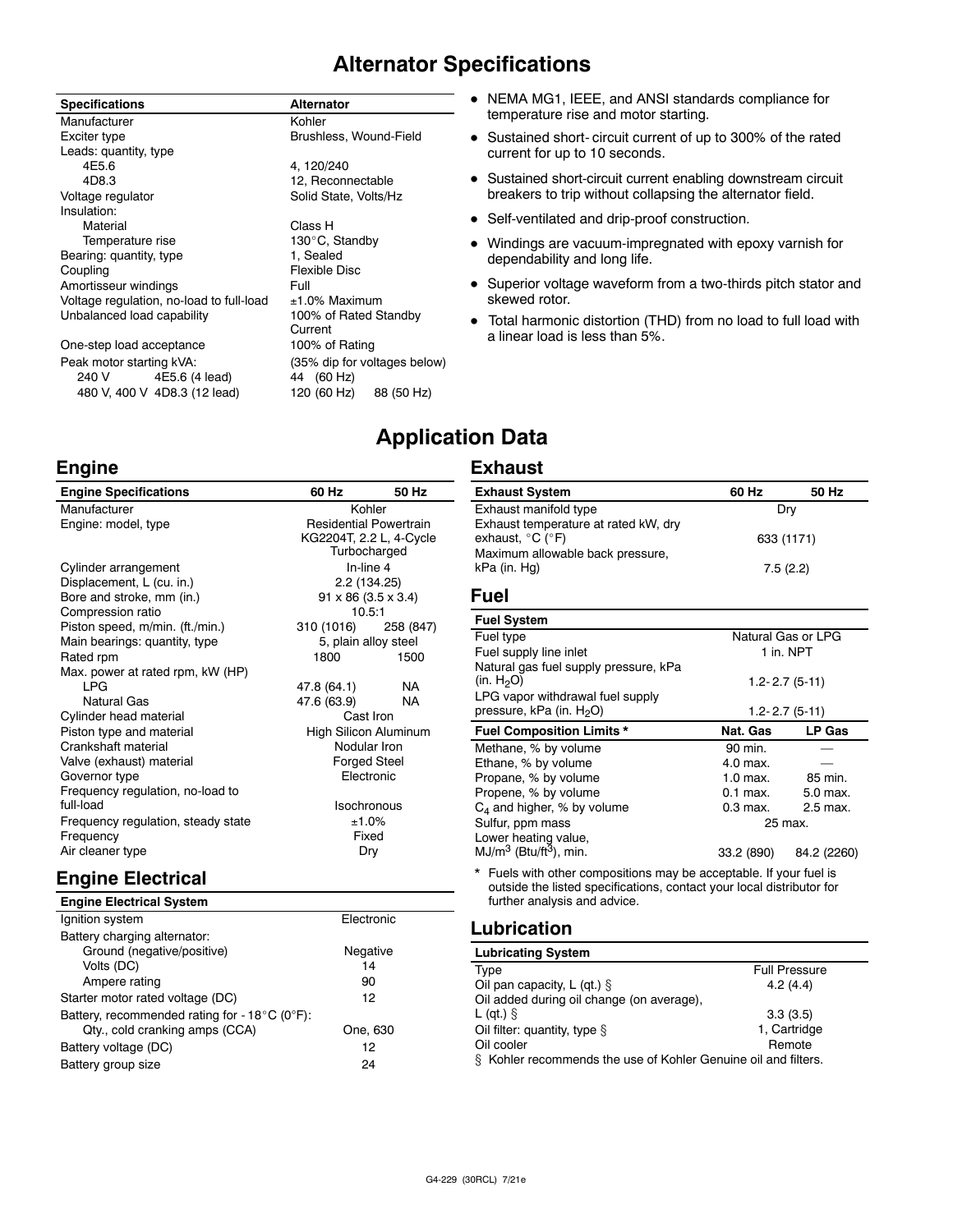## **Application Data**

## **Cooling**

| <b>Radiator System</b>                                                    | 60 Hz               | 50 Hz |
|---------------------------------------------------------------------------|---------------------|-------|
| Ambient temperature, °C (°F)                                              | 45 (113)            |       |
| Engine jacket water capacity, L (gal.)                                    | 2.65(0.7)           |       |
| Radiator system capacity, including                                       |                     |       |
| engine, L (gal.)                                                          | 13.2(3.5)           |       |
| Water pump type                                                           | Centrifugal         |       |
| Fan diameter, mm (in.)                                                    | qty. 3 @ 406 (16)   |       |
| Fan power requirements (powered by<br>engine battery charging alternator) | 12VDC, 18 amps each |       |

#### **Operation Requirements**

| <b>Air Requirements</b>                                             | 60 Hz     | 50 Hz     |
|---------------------------------------------------------------------|-----------|-----------|
| Radiator-cooled cooling air,                                        |           |           |
| $m^3$ /min. (scfm) $\dagger$                                        | 51 (1800) | 51 (1800) |
| Combustion air, m <sup>3</sup> /min. (cfm)                          | 1.6(57)   | 1.3(45)   |
| Air over engine, $m^3$ /min. (cfm)                                  | 25 (900)  | 25 (900)  |
| † Air density = 1.20 kg/m <sup>3</sup> (0.075 lbm/ft <sup>3</sup> ) |           |           |

| <b>Fuel Consumption#</b>                         |                                                                                                                             |           |       |       |  |
|--------------------------------------------------|-----------------------------------------------------------------------------------------------------------------------------|-----------|-------|-------|--|
| Natural Gas, m <sup>3</sup> /hr. (cfh) at % load | 60 Hz                                                                                                                       |           | 50 Hz |       |  |
| 100%                                             | 12.0                                                                                                                        | (424)     | 10.0  | (353) |  |
| 75%                                              | 9.8                                                                                                                         | (345)     | 8.2   | (289) |  |
| 50%                                              | 7.6                                                                                                                         | (268)     | 6.3   | (222) |  |
| 25%                                              | 5.5                                                                                                                         | (196)     | 4.5   | (159) |  |
| Exercise                                         |                                                                                                                             | 3.4(121)  | 2.8   | (99)  |  |
| LP Gas, $m^3/hr$ . (cfh) at % load               | 60 Hz                                                                                                                       |           | 50 Hz |       |  |
| 100%                                             |                                                                                                                             | 4.7 (166) | 3.9   | (138) |  |
| 75%                                              | 3.7                                                                                                                         | (132)     | 3.0   | (105) |  |
| 50%                                              | 2.8                                                                                                                         | (100)     | 2.3   | (81)  |  |
| 25%                                              | 1.9                                                                                                                         | (69)      | 1.6   | (56)  |  |
| Exercise                                         | 1.2                                                                                                                         | (41)      | 1.0   | (35)  |  |
| * Nominal Fuel Rating:                           | Natural gas, 37 MJ/m <sup>3</sup> (1000 Btu/ft <sup>3</sup> )<br>LP Vapor, 93 MJ/m <sup>3</sup> (2500 Btu/ft <sup>3</sup> ) |           |       |       |  |

LP vapor conversion factors:

8.58 ft. $3 = 1$  lb.  $0.535$  m<sup>3</sup> = 1 kg. 36.39 ft. $3 = 1$  gal.

#### **Sound Enclosure Features**

- Sound-attenuating enclosure uses acoustic insulation that meets UL 94 HF1 flammability classification and repels moisture absorption.
- Internally mounted critical silencer.
- Skid-mounted, aluminum construction with two removable access panels.
- $\bullet$  Fade-, scratch-, and corrosion-resistant Kohler<sup>®</sup> cashmere powder-baked finish.

## **Sound Data**

Model 30RCL 8 point logarithmic average sound levels are 54 dB(A) during weekly engine exercise and 61 dB(A) during full-speed generator diagnostics and normal operation. For comparison to competitor ratings, the lowest point sound levels are 52 dB(A) and 60 dB(A) respectively. \*

All sound levels are measured at 7 meters with no load.

Lowest of 8 points measured around the generator. Sound levels at other points around generator may vary depending on installation parameters.

## **RDC2 Controller**



The RDC2 controller provides integrated control for the generator set, Kohler<sup>®</sup> Model RXT transfer switch, programmable interface module (PIM), and load management.

The RDC2 controller's 2-line LCD screen displays status messages and system settings that are clear and easy to read, even in direct sunlight or low light.

### **RDC2 Controller Features**

- $\bullet$  Membrane keypad
	- OFF, AUTO, and RUN push buttons
	- o Select and arrow buttons for access to system configuration and adjustment menus
- LED indicators for OFF, AUTO, and RUN modes
- LED indicators for utility power and generator set source availability and ATS position (Model RXT transfer switch required)
- LCD screen
	- $\circ$  Two lines x 16 characters per line
	- $\circ$  Backlit display with adjustable contrast for excellent visibility in all lighting conditions
- Scrolling system status display
	- o Generator set status
	- o Voltage and frequency
	- o Engine temperature
	- o Oil pressure
	- o Battery voltage
	- o Engine runtime hours
- Date and time displays
- Smart engine cooldown senses engine temperature
- Digital isochronous governor to maintain steady-state speed at all loads
- $\bullet$  Digital voltage regulation:  $\pm$  1.0% RMS no-load to full-load
- Automatic start with programmed cranking cycle
- Programmable exerciser can be set to start automatically on any future day and time, and to run every week or every two weeks
- $\bullet$  Exercise modes
	- $\circ$  Unloaded exercise with complete system diagnostics
	- o Unloaded full-speed exercise
	- o Loaded full-speed exercise (Model RXT ATS required)
- Front-access mini USB connector for SiteTech<sup>™</sup> connection
- Integral Ethernet connector for Kohler<sup>®</sup> OnCue<sup>®</sup> Plus
- Built-in 2.5 amp battery charger
- Remote two-wire start/stop capability for optional connection of a Model RDT transfer switch

See additional controller features on the next page.